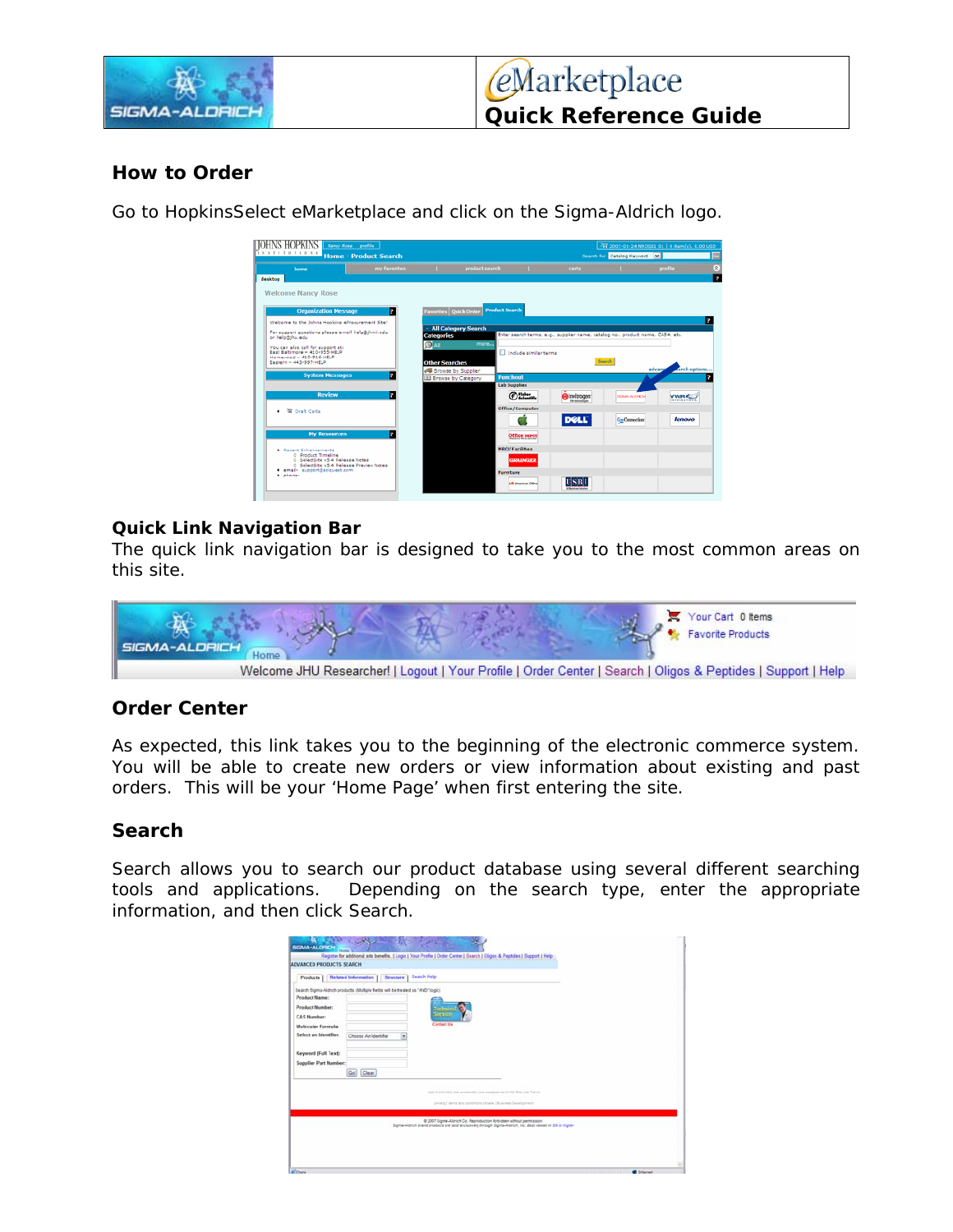- **Product Name** Searches for catalog numbers based on product name (Full or Partial).
- **Product Number** Searches based on product (catalog) number.
- **CAS#** Searches based on the Chemical Abstract Service number.
- **Product Identifier**  Searches based on any of the following criteria; MDL Number, Enzyme Commission Number, Colour Index Number, Beilstein Number, and Fema Number.
- **Molecular Formula** Searches based on the molecular formula (Ex.H2O2 for Hydrogen Peroxide).
- **Full Text**  allows you to search on multiple requirements. Choose the appropriate radio button.
- Use the word '**and**' to search for documents that contain both the conditions or words
- Use the word '**not**' to search for documents that do not contain the condition or word following '**not**'.
- Use the word '**or**' to search for documents that contain either of the conditions or words separated by '**or**'.
- Use the **asterisk(\*)** as a wildcard. It will replace portions of words of which you are uncertain or vary. It is best to use an asterisk at the end of a word. Wildcard searching may used with Product Name, Mol Formula, and Full Text searches

### **Product Detail Page**

You can access this page by clicking on the Product Number in your Search Results screen. This page contains data specific to the product including: List of package sizes, Identifiers, Description, Properties, References and Safety information. You can add items to your cart or to your favorties list by clicking the appropriate icon.

 $\blacksquare$  - Add to Cart  $\blacksquare$  - Add to Favorite Products List  $\blacksquare$  - Check availability  $\blacksquare$  - Additional Item Info

## **Product Information Search**

For specific product information, such as MSDS's (over 90,000), Technical Information Sheets and C of A's (over 2 million), use this search interface. Enter the product number and choose the brand, then click **GO**. To view more detailed information about a specific product, click on the product number link. The product detail page provides much more data than can be shown on a search results list and, in many cases, far more than is printed in the paper catalogs.

#### **Structure or Substructure Search**

From the search center, click on the Sub Structure Search Link. The site will direct you to our drawing tool. Enter your search criteria and draw your structure. The site will return the items that match your criteria. By Clicking on the More Options link you can enter ranges of criteria for the following attributes: Molecular Weight, Melting Point, Boiling Point, Flash Point and Density.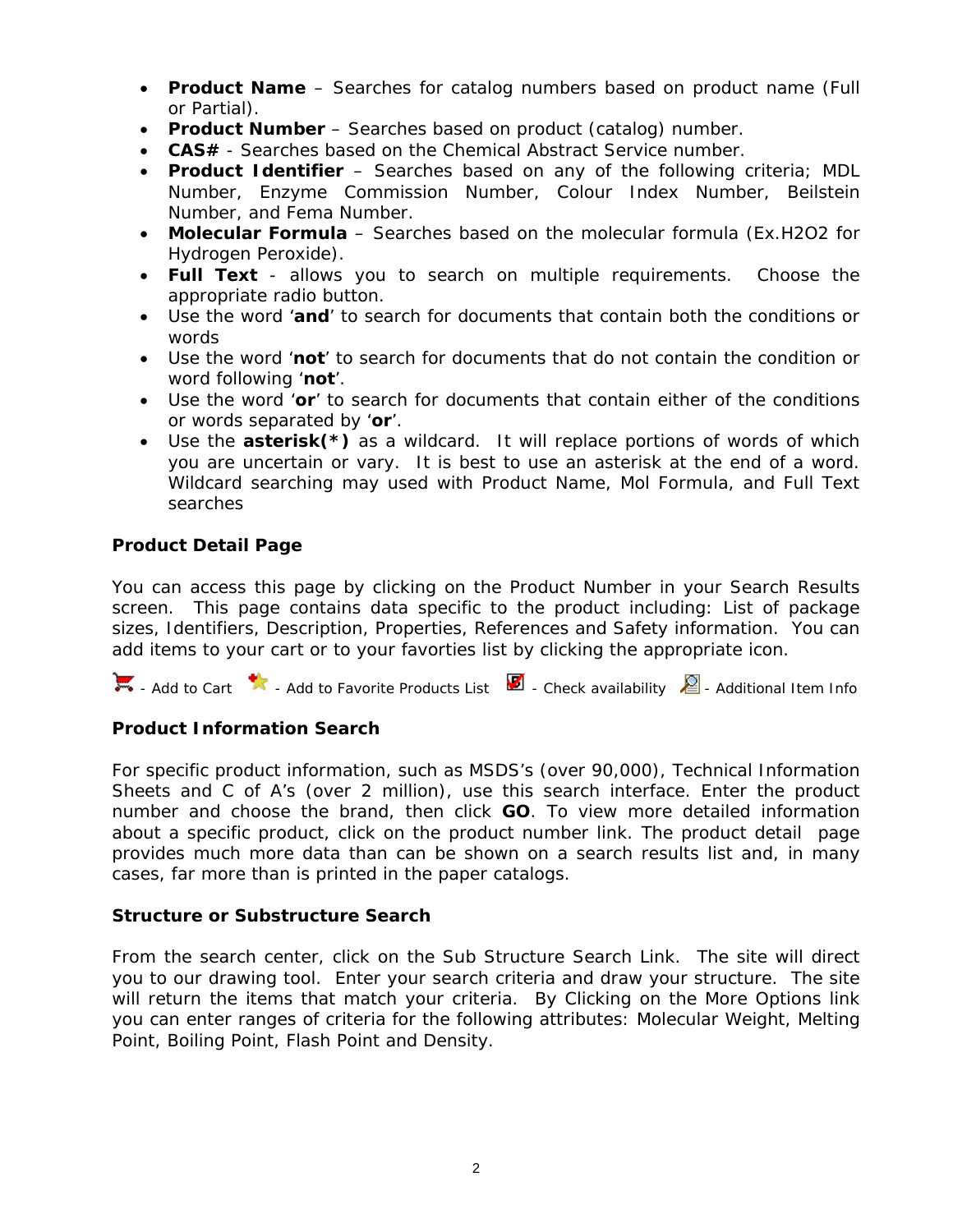# **Support**

## • **Technical Service**

Clicking this link takes you to an email template that will allow you to ask product related questions fielded by out technical support staff. Your question will be addressed and answered normally within one business day.

• **Customer Support** This link guides you to view policies, worldwide locations and contact information, e-mail our webmaster, customer support or technical service, and update your mailing information.

# **Order Center/ Place a New Order**

This link sends you directly to the order basket. Use this button if you already have the correct product order information. Enter the following information on the Shopping Basket screen:

| SIGMA-ALORICH                 | Register for additional site benefits.   Login   Your Profile   Order Center   Search   Oligos & Peptides   Support   Help |                            |
|-------------------------------|----------------------------------------------------------------------------------------------------------------------------|----------------------------|
| <b>Product Search</b>         | <b>Sigma-Aldrich Corporation</b>                                                                                           |                            |
| Product Name<br>ų             |                                                                                                                            |                            |
| Go                            | Ordering Instructions/Help Access information about ordering on the Sigma-Aldrich web site                                 |                            |
| <b>Vour Info</b>              |                                                                                                                            |                            |
| <b>Saved Lists</b>            |                                                                                                                            |                            |
| <b>Saved Carts</b><br>Timeout |                                                                                                                            |                            |
|                               |                                                                                                                            |                            |
|                               | Use of this web site ophatitutes your appearance of the Site Use Terms                                                     |                            |
|                               | privacy   terms and conditions of sale   Business Development                                                              |                            |
|                               | @ 2007 Sigma-Aldrich Co. Reproduction forbidden without permission.                                                        |                            |
|                               | Sigma-Aldrich brand products are sold exclusively through Sigma-Aldrich, Inc. Best viewed in IE6 or higher                 |                            |
|                               |                                                                                                                            |                            |
| a                             |                                                                                                                            | <b>9</b> <i>O</i> Internet |

- Material number without any spaces, dashes, or commas, except for a hyphen to separate the material number and package size. (i.e. **W3500-100ml**)
- Quantity for each catalog number
- Click the buttons or icons on the page as needed

**Check Out -** Returns the products in your cart to your internal system.

**Get/Confirm Pack Sizes -** To retrieve package size, price, availability, and update any changes made to the Shopping Basket

**Cancel** - used to cancel the shopping basket

**Save Cart** - used to temporarily save order for later submission

 $\overline{\mathsf{X}}$  - Remove item from Shopping Cart  $\overline{\mathsf{X}}$  - Add items to Favorite Products List  $\triangle$  - Additional Item information  $\Box$   $\Box$  Link to MSDS sheet

Please verify the order information. If it is accurate, click **Checkout**. If not accurate, make any necessary changes. Use the **Remove Icon** to delete any unwanted items.